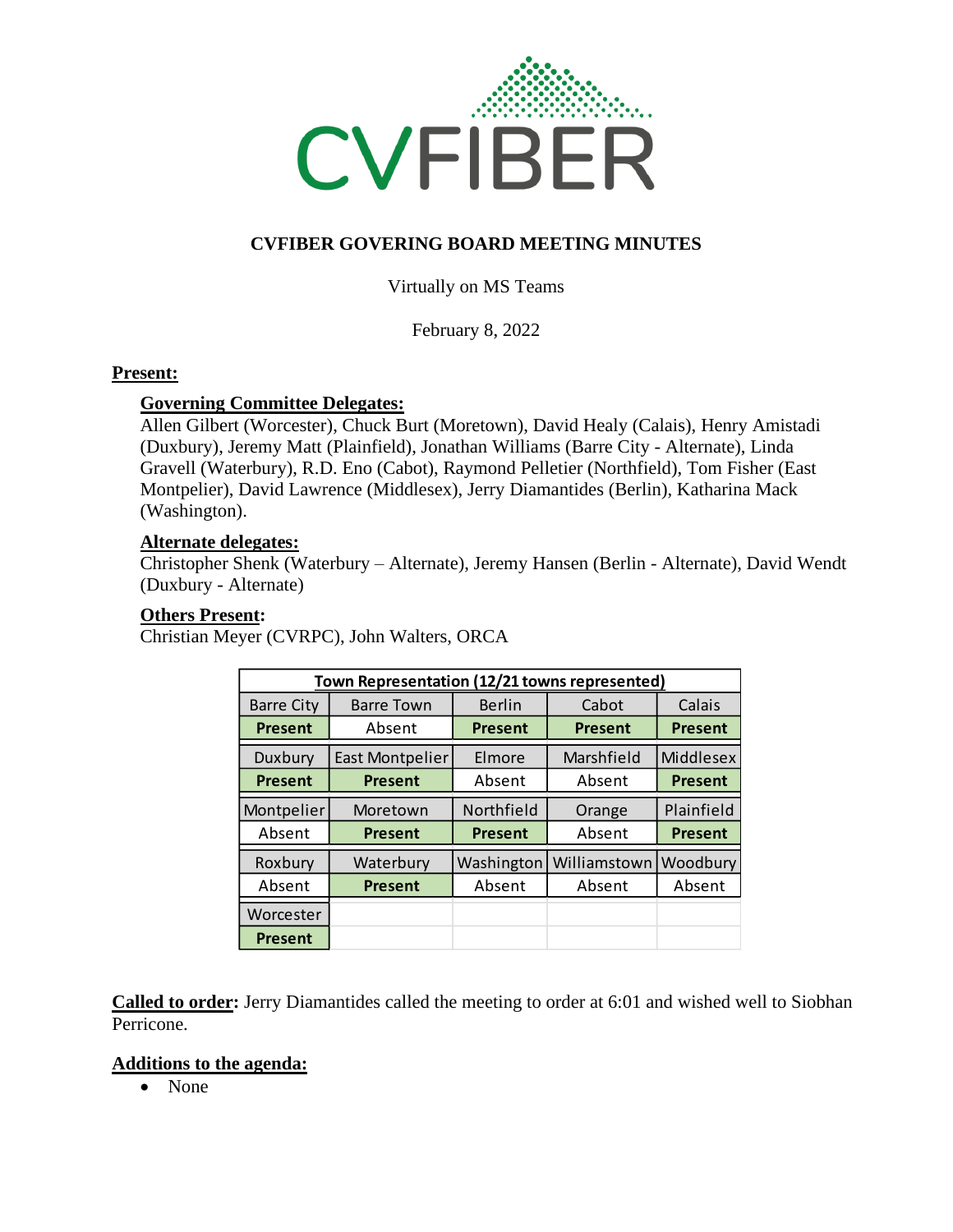### **Public comment**

• None

### **Meeting minutes approval**

• MOTION (Jeremy Matt, SECOND Christopher Shenk) *Moved to accept the Meeting Minutes from the January 11, 2022 Governing Board meeting as presented.* Passed unanimously. No discussion.

### **Treasurer's report**

- Raymond Pelletier, filling in for Phil Cecchini, reviewed CVFiber accounts and balances, noting that \$2.4 million in grants had yet to be received. Also, stating that CVFiber had received a \$100 donation.
- Raymond Pelletier continued that VT Community Broadband and federal partners all require internal financial control features. Phil Cecchini has worked up a first set of procedures. The Financial Committee and the Executive Committee have both reviewed the documents. These procedures discuss how budgeting proceeds and who reviews invoices, further noting that fixed and regular expenses just need the approval of a supervisor.
- MOTION (Raymond Pelletier, SECOND Jeremy Matt)
- *Whereas Internal Controls are essential for the proper management and handling of funds and expenditures by a municipality on behalf of its members, Whereas the receipt and use of federal and state funds demand their authorized use and accurate accounting,*

*Whereas the Vermont Community Broadband Board grant awards require internal controls,*

*It is hereby moved that the CVFiber Governing Board approve the Internal Financial Control Procedures dated February 7, 2022, and authorizes the Executive Committee to oversee their faithful implementation.*

- o No Discussion.
- o Motion passed unanimously.
- Jerry Diamantides will forward the procedures to VT Community Broadband.

### **2021 Audit Status**

- Jerry Diamantides informed the Governing Board that CVFiber did not reach the financial threshold triggering a required federal single audit in 2021. Statute states that once a CUD becomes operable an audit of the financial condition of the district shall be performed annually by an independent professional accounting firm. However, upon consulting VCUDA and attorneys, it has been determined that CVFiber does not meet the definition of 'operable' and therefore need not complete a single audit under this criterion either. However, a full single audit will certainly be required for 2022. In lieu of an audit, for 2021 the accountant is completing a compilation report – compiling all financial actions all the way through 2021. This will set up CVFiber well for the 2022 single audit.
- R.D. Eno asked how the single audit differs from the compilation report? Jerry Diamantides stated that the formal single audit goes much deeper into procedures and processes and must meet specific federally defined requirements.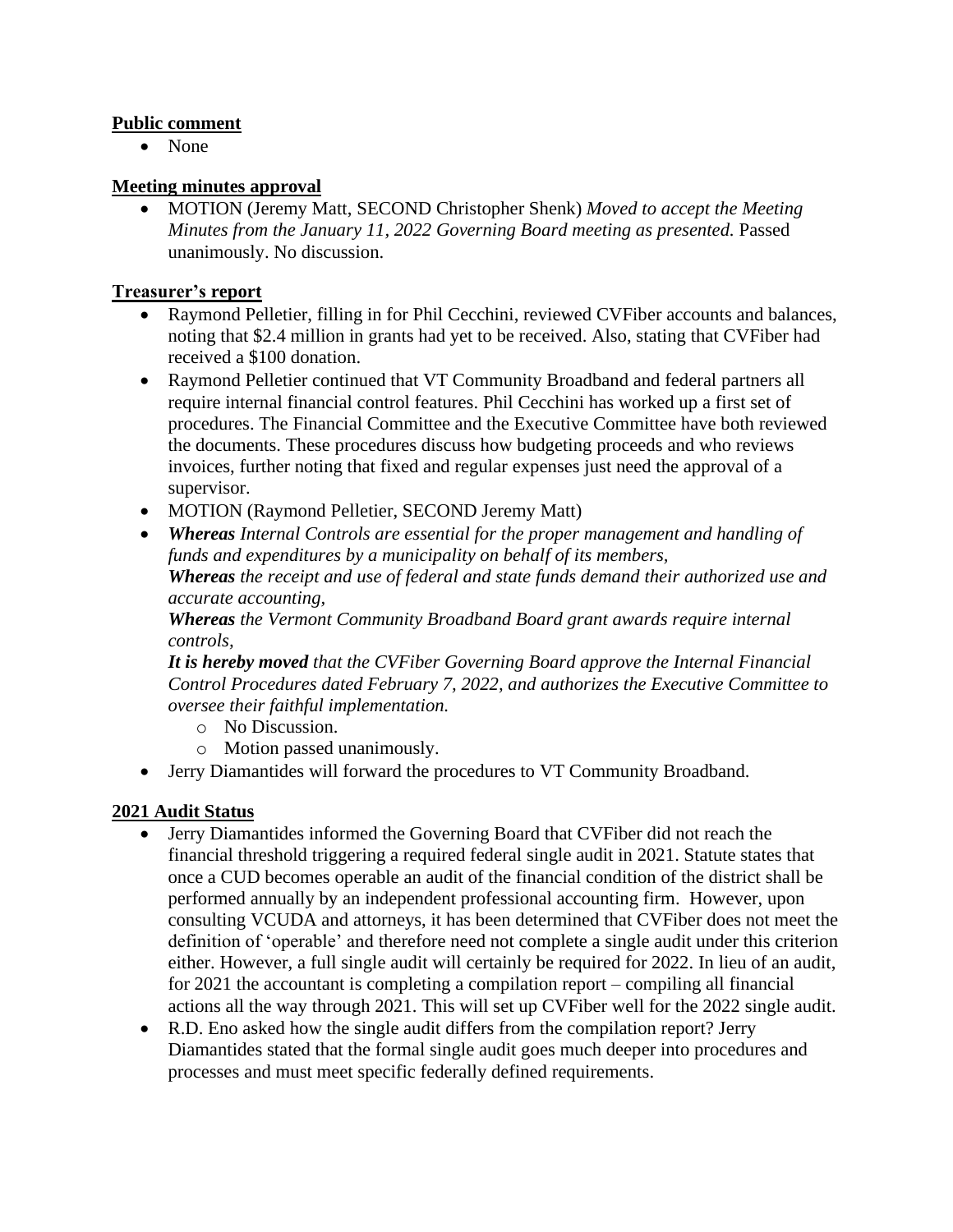### **Clerk's report**

• No formal report. Jerry Diamantides added that the CVFiber name has been corrected with the state and the space between the CV and Fiber has been removed. This will not impact anything.

## **High Level Design (Vantage Point & NRTC) Update**

• David Healy discussed with the group the status of the HLD. Vantage Point is slowly wrapping up their work for the CUD and the 3 CUD area. They are beginning to provide documents, which David Healy is forwarding on to NRTC. While things are moving slowly, he expects everything to be wrapped up by the end of February. R.D. Eno asked if the unspent funds from the work would carry over to NRTC. David Healy is optimistic they will. There are two grants in the CVFiber territory, one for the whole CUD and the other for the three CUD and WEC service area. The first grant should be easy to reassign. They are still figuring out the details of reassigning the second grant. David Healy stated the documents will be placed on Sharepoint adding that the final deliverable will be a GIS database with costs and materials. Detailed design will follow.

# **WCVT & MBI Negotiations Update**

- Jerry Diamantides and Raymond Pelletier are negotiating the executable project plan with NRTC. They have discussed with Mission Broadband and are looking into their work with NEK Broadband. They recently met with a woman who does permitting and have received a letter of intent from her. She worked with Mission Broadband and NEK Broadband. The work went really well. Negotiations are also proceeding with Waitsfield Telecom on a master service agreement. Under this agreement CVFiber will try to match its technical engineering standards with NEK Broadband.
- Jerry Diamantides gave a brief update that he believes some strong candidates have applied for the executive director position. David Healy thought advertising was good.

# **2022 Construction Funding Outlook**

- Jerry Diamantides explained that there are two construction funding sources lined up for the coming construction season. CVFiber is also looking at where RUS funding can be made available through WEC. They are looking at where the grants can be spent and where the RUS loans can back fill. Construction will begin in Area A and some of area B this year and roll over into 2023 and 2024.
- Raymond Pelletier added that based on conversations with Christine Hallquist from VT Community Broadband, CVFiber is expected to get 9.3% of the state broadband funds or roughly \$27.9 million. This will bring the CVFiber plan to roughly 60% completion. RUS funding will be used for 3300 miles or roughly 1/6 of the plan. With regard to funding opportunities, VT Community Broadband has offered match up to \$1.5 million in municipal ARPA contributions to each CUD. The final date for towns to commit funds to the CUD and receive the match is September 15. This should be a priority for delegates working with their towns.
- Allen Gilbert asked if there were any updates on the development of a town ARPA MOU. Raymond Pelletier stated none had been completed; however that a town need not have a formal MOU in place. A letter of intent would suffice.
- Jerry Diamantides underlined that the goal was always to reduce costs to subscribers.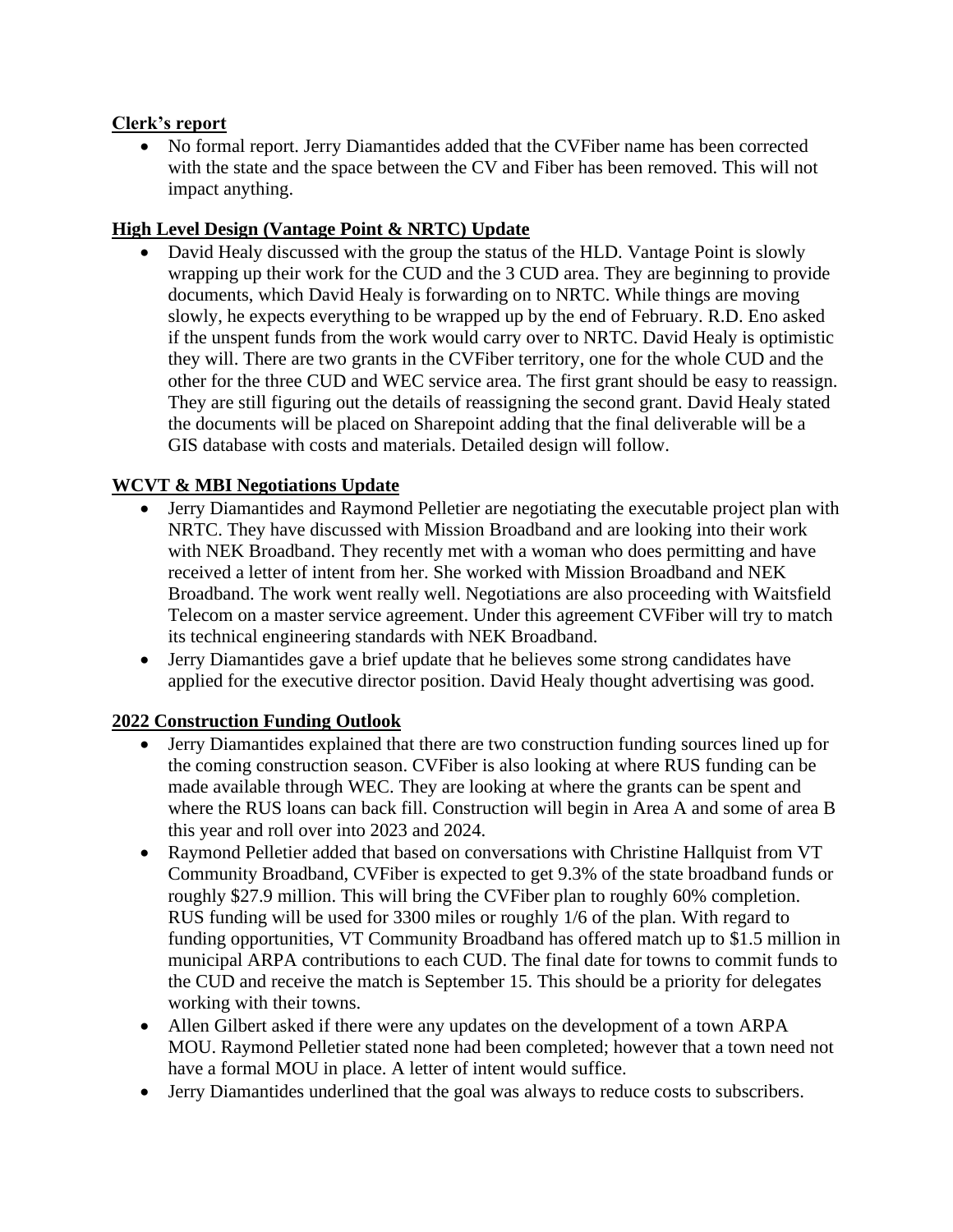• Christopher Shenk noted that the match was first-come first-serve. If towns wait too long, the funds may already be fully expended by 9/15.

## **Rules of Procedure Refinement**

- MOTION (Chuck Burt, SECOND Raymond Pelletier)*.*
- *Whereas the Governing Board authorized the Communications Committee to create and distribute communications on behalf of the Board and CVFiber in accordance with the Communications Committee Charter (the "Charter") and without requiring further board approval for each communication;*

*Whereas the CVFiber Rules of Procedure state: "Except as provided in 30 V.S.A. Chapter 82, no Governing Board member has authority to represent or act on behalf of the Governing Board unless by majority vote, the Governing Board has delegated such authority for a specific matter at a duly-noticed meeting, and such delegation is recorded in the meeting minutes. The Chair, however, without such specific authorization, may speak for the Governing Board on matters of policy as well as on actions taken by the Board.";*

*Whereas members of committees may be better versed in the subject matter and more readily available;*

*Whereas the Executive Committee recommends that the Governing Board adopt this course of action;*

*Moved that we refine the Rules of Procedure to add the following additional sentence to the end of section A, paragraph 3: "Committees may be delegated specific authority, through the charter granted each committee, to represent or act on behalf of the Governing Board regarding matters germane to the committee's activities."*

- o Discussion: Tom Fisher asked if beyond the CC what are the impacts on other committees? Chuck Burt stated that this will give the other committees the authority to represent CVFiber in their area of expertise.
- $\circ$  Jeremy Matt stated that this doesn't give authority to members it gives authority to the committee to delegate an individual to represent CVFiber.
- o The motion passed unanimously
- Allen Gilbert stated that committees should review their charters and that any change in a committee's charter will need to go before the full board.

# **Town Communications**

- The Executive Committee is discussing a group subscription to Front Porch Forum that sends out one message to the 21 CVFiber communities.
- Christopher Shenk shared how the Waterbury representatives shared a CVFiber Front Porch Forum account they used for Front Porch Forum postings. Other towns could do something similar.
- Tom Fisher stated that delegates have been making pitches individually to their communities but that he thought it might be a good idea if CVFiber reach out as a body to give their voices greater weight. Adding that he thought some sort of graphical representation would be helpful, indicating which downs have committed ARPA funds and how much. This might encourage select boards to move.
- David Wendt added that he thought it was important that the local representative stay involved.